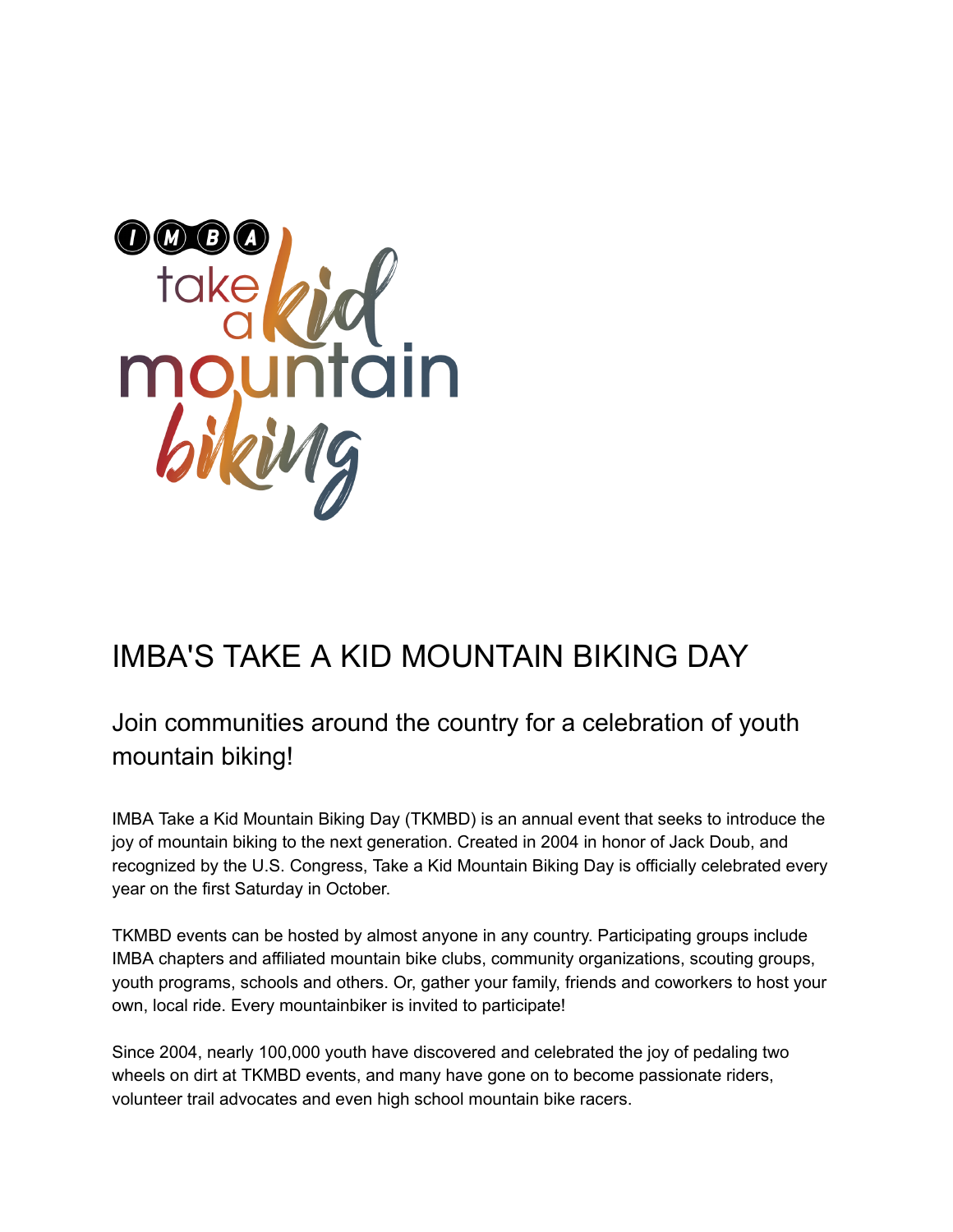# TAKE A KID MOUNTAIN BIKING DAY TOOLKIT

Thank you for organizing a group event for IMBA's Take A Kid Mountain Biking Day! These events have ranged in size from a few kids and families to several hundred gathering at a local park or trailhead. IMBA clubs and chapters, retail shops, Trips for Kids groups, schools, scouts and community groups are encouraged to host events. Here are some ideas to help you make your day a success.

## **Group Size**

In the words of Jedi Master Yoda, "Size matters not." Start with a group size that YOU and your chosen location are able to handle. Consider forming an organizing team of willing parents or interested families. Develop a plan for how you would like the day to look and feel. Think about the ages of kids you'll be inviting and whether or not you will want (or need) to break them into groups. Make sure you have enough adults, or even NICA student-athletes, to manage, coach and guide the kids attending your event and to offer adequate supervision.

#### **Location Selection**

Pick a location where there are smooth natural surface trails, if possible. Beginner-level trails or smooth bike paths are suggested for kids and adults that may not have riding experience. A trailhead, open space area or park with multi-use trails suited to all abilities is best. This type of location allows groups to split up based on ability level. If you know the ability levels of your group, pick a trail or riding area appropriate for them.

Make sure to get permission and/or permits from the land manager, if needed! This is especially true if you are scheduling an event at a bike park and/or intend to have a tent, snacks, games, a skills course, etc. that may end up taking up a large space. Note that some trail systems have limits on the number of people that can go out in a group. If you aren't sure, ASK.

If you don't have any trails near your neighborhood or town, pick a school, bike path, quiet dirt road, ball field, yard or park that is bike-friendly. At a field or quiet parking lot, you can set up a skills area with typical sports equipment, such as cones, flags or other markers. Mountain bike "obstacles" can be created by laying 2x6 boards flat on the ground, simulating "bumps". We recommend setting alternative lines through obstacle courses, so kids can ride an easy path or add more challenge if they choose.

Use your imagination but keep safety and "challenge by choice" in mind. Encourage the kids to participate fully and look for experiences to stretch, learn and grow.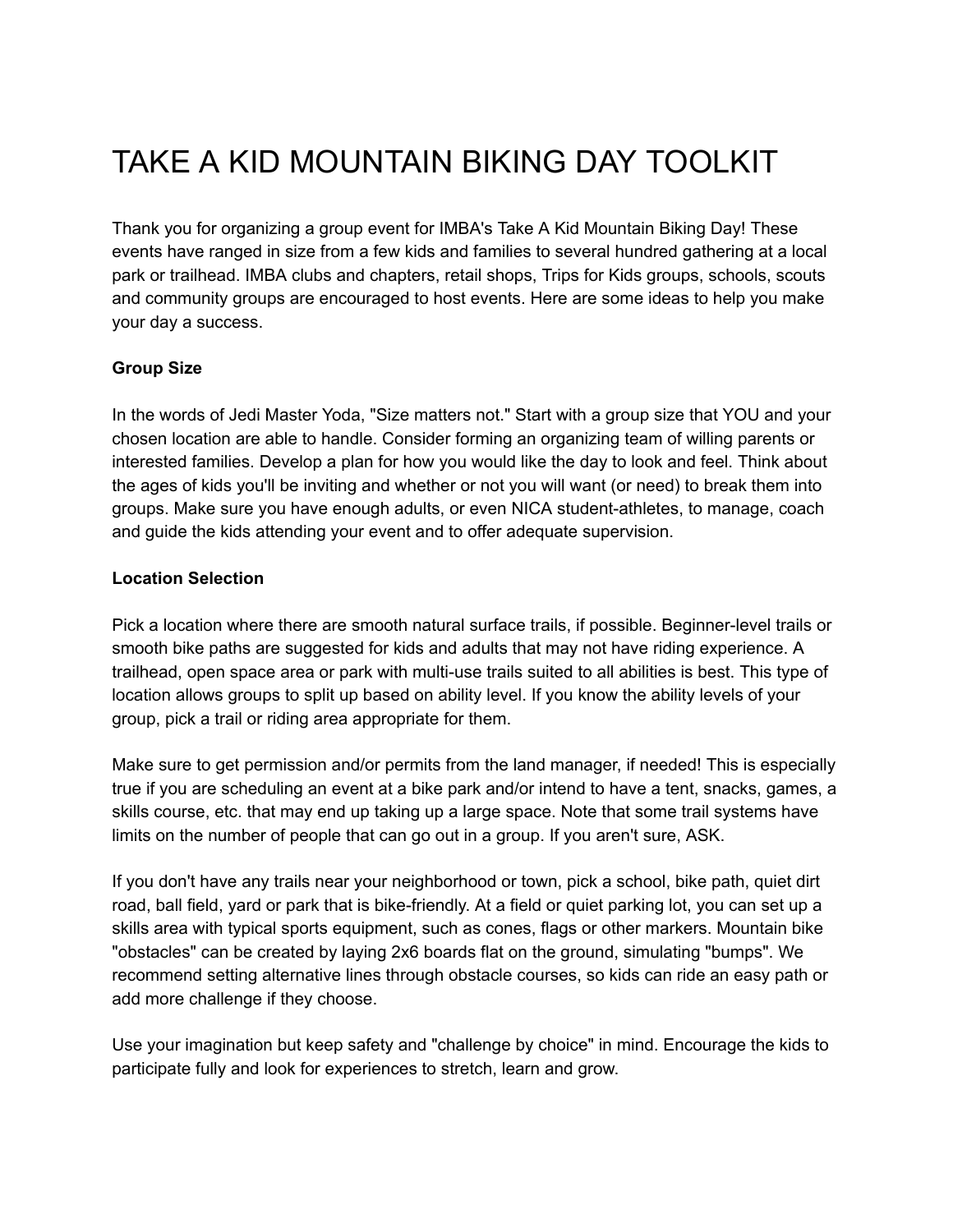If you are thinking you need bikes to share or demo with kids that may not have a bike, consider contacting a local bike rental shop, Trips for Kids Chapter, YMCA Y-riders program, Boys or Girls Club, Boy Scouts, Girl Scouts or school bike program. If you live where there is a state-based bicycle advocacy organization, they might be a good partner as many of them have youth cycling programs.

## **Activities, Rides and Education**

If you are expecting a crowd, consider planning fun bike activities or educational "stations". If you have very young kids, especially those on push-bikes (like Striders), consider planning games instead of an actual ride. For the older youth, events/stations can include topics such as hydration, nutrition, sunscreen, helmet fitting, safety, bike skills and bike handling, IMBA Rules of the Trail, etc.

With willing adult leaders to lead and sweep (follow), take small groups 4-8 kids (with two adults) out on an easy route. For trail rides, splitting kids up by age and ability seems to work best, but always encourage the slowest rider to set the pace. Another option is to set a loop skills course, supervised by a couple of adult "coaches". Kids can cycle through the course and get tips while they build their skills and confidence. This works great for the young ones while the older kids go out on the trail.

Treats always seem to help in motivating kids, so stock up on your favorites, just make sure to check with parents about allergies. All adult ride leaders should carry a small first aid kit and cell phone if you are heading out for any distance from the trailhead.

With regard to timing, don't plan an event to take up a full day. Depending on age and interest, you may only be able to engage the kids for a couple of hours. Make sure they get plenty of rest, water, snacks and encouragement on rides or between activities.

If you are an organization conducting a Take a Kid Mountain Biking Day ride (club, chapter, shop or other), IMBA recommends you have parents fill out your organization's acknowledgment of risk and release of liability form for all participants.

The sky's the limit and the most important thing is to have fun!

## **Take Photos!**

Kids and parents love to see the results from the day. Take lots of photos and share them after the event with participants. Photos can be motivational, but make sure parents are OK with using their kids' faces if you intend to use them formally on an organization's website.

If you share images on social media, please tag #TKMBD so we can see them.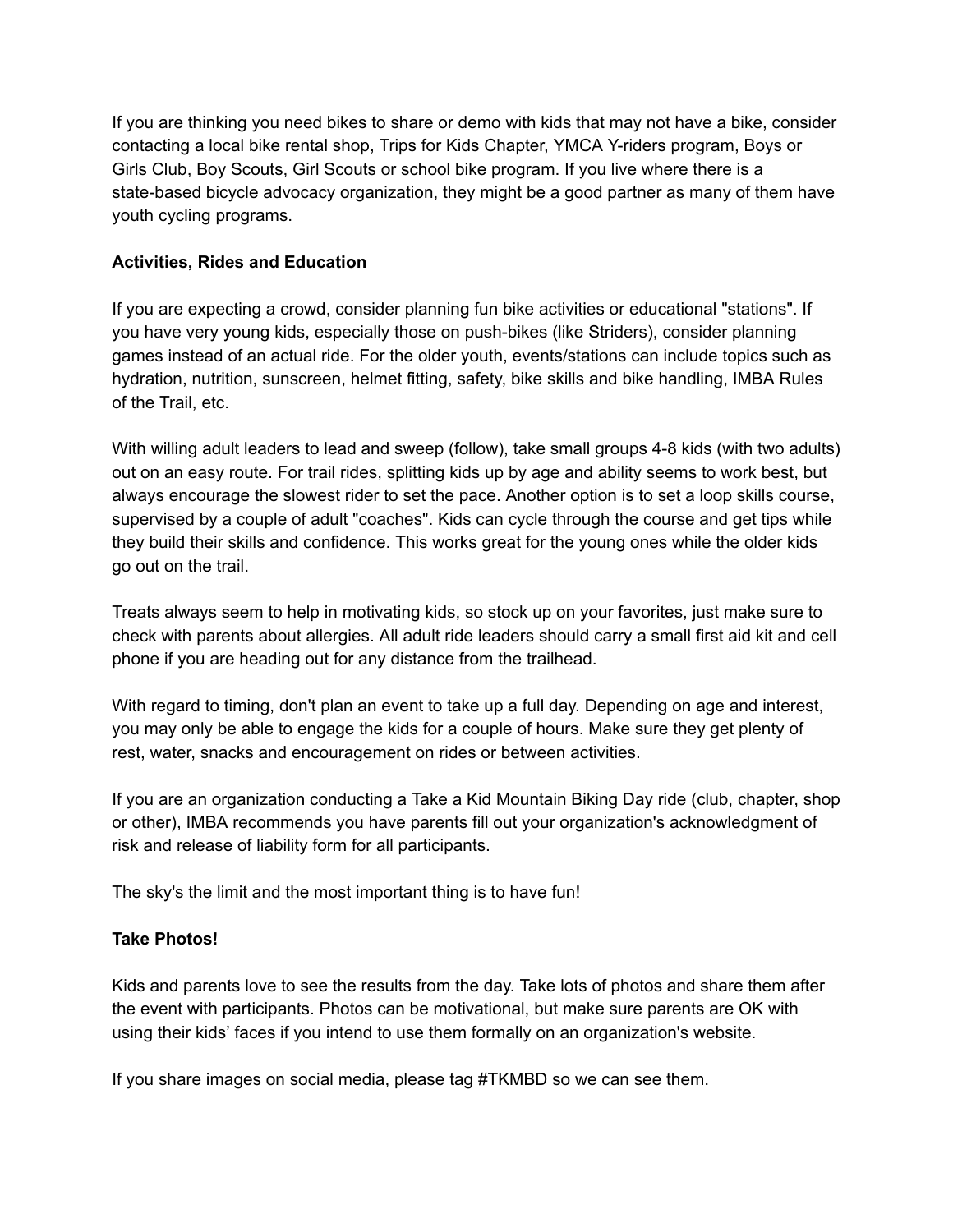# Grab the Graphics

Download a race plate template, add your group's logo and numbers, and get them ready for ride day!

Download the logos and race plate template and use it to help promote your event.

# Share the Joy!

Tag #TKMBD on social media to show us your ride. You can find us @imba\_us on Instagram.

Check out our photo gallery of previous events.

## Plan a Fun Event

**Professional mountain bike coach Lee McCormack offers some simple tips for taking kids mountain biking.**

TAKING KIDS MOUNTAIN BIKING

By Lee McCormack

**Pick the right tool.** Kids 2 and under should ride in a trailer. Kids 3-6 can ride small bikes or pedal trailers. Kids 7 and older can ride their own bikes. Helmets are mandatory. Gloves are an excellent idea. Knee guards won't hurt.

**Pick a destination.** Ride to a spot the kids will think is cool. A waterfall, a herd of bison, an ice cream shop... adults know it's all about the journey, but kids look forward to the destination. Not sure about the right trail in your area? Ask your local IMBA chapter or check out the trail guides on MTBProject.com.

**Bring lots of drinks and snacks.** Not only is nibbling fun, it keeps kids' hummingbird-like metabolisms stoked and ready to ride. Don't forget sunscreen.

**Make it easy.** Keep rides short and not steep. This is your chance to turn video game masters into mountain bikers. If the kids think riding is hard, it's back to the X-Box.

**Stop often.** Kids' energy comes in bursts. Give them a chance to replenish their bodies and their attention spans.